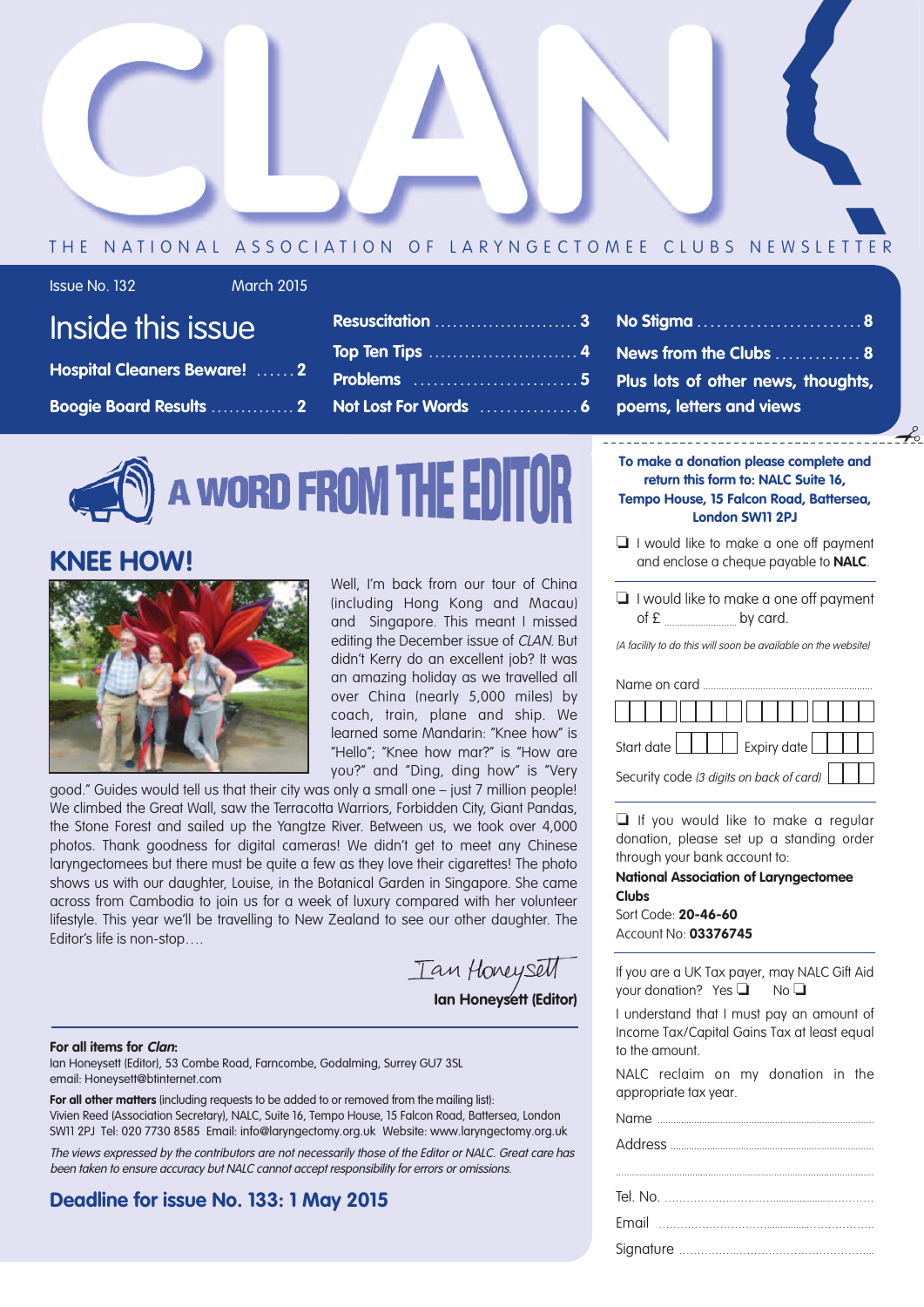### **Hospital Cleaners Beware!**

I read with interest the article headed "Don't Tell The Doctor" (issue 131, December 14). The LCD Boogie Board Writing tablet – what a great idea. I shall be investing in one. Which brings me to your request for stories…

Some may recall my lengthy reminiscences in CLAN no. 65 (June 1998) under the heading "Letters From A Hospital Bed". Yes, I am still here and in reasonable health. One incident does, however, come to mind which your readers may be interested to read. A couple of days after my laryngectomy, I was able to sit at the side of my bed in a comfortable chair with all the tubes and associated paraphernalia still attached with advice from the Senior Staff Nurse to have tissues readily available to wipe my stoma when I coughed. No problem.

I sat in my comfortable chair watching the TV armed with a set of large tissues beside me, coughing and cleaning my open stoma a couple of times. No problem! Until…

#### **Nurse!**

Coughing aside, I felt that I was going to sneeze. Yes, you've guessed it – I put my hand to my mouth and nose. The result, finger on the 'call buzzer' to summon the first available nurse to clear up the unholy mess on the floor and on my pyjamas.

Conclusion, to all Consultant Surgeons and Nursing Staff: strongly advise future lary patients to treat a sneeze as an 'earthquake cough'!

Graham Rock



# **Boogie Boards**

I was interested to see your article about the Boogie B o a r d s because this is something that I've thought for a while would be really



useful to laryngectomees. My suggested nomination for the 'lucky recipient' of the free one you are kindly offering would be the ENT Department at Manchester Royal Infirmary for use on the ward where people are recovering from the operation. This is one of the leading centres in the North-West and the one where my father was treated but of course it would be a brilliant addition to a similar department at any other hospital. This way, it could be used as a lifeline by many people who might then go on to buy their own, rather than just one person benefiting from it.

### **Wipeable?**

I appreciate, however, that strict hygiene rules in hospitals might prevent it being used by multiple patients on wards. I'm wondering if it is wipeable? Dad had an assigned nurse whose job it was to sit with the patient and their families and explain about communication post-op, demonstrating use of portable nebulisers etc. I wonder whether someone in that role would find it helpful as a demo model to give patients ideas of how they could communicate?

I remember that Dad had a notepad but kept losing his pen or pencil in the bedclothes and finally we attached a pen with a piece of string to the notepad. As a family we managed to lip-read him quite well but this was difficult when he was tired and so mumbled rather than enunciated clearly. I think a wipeable board device such as this would be brilliant for use in those dreadful weeks that a patient cannot speak when recovering from having vocal cords removed and before they begin speech therapy.

Hope you find a worthy place to pass on the donated board, ideally where multiple people could use it and the idea could be spread to others.

Anne Greenwood

# **A Thief Called Time**

A thief called 'time', despoils our life, stealing our years away. Entreating pleas won't change his course, not for a single day.

And this thieving, callous 'time' so oblivious to our pain, will have his way, without remorse. and tears are all in vain.

This monster lays his fiendish hand, on beauty and on plain. Those rich or poor, or good or bad, will all display his stain.

Try as you may to cir-cum-vent, his slow and crafty crime, and to beg the villain to repent, will not discourage 'time'.

Nothing really will protect, the high born or the low. No one, no-where is sac-ro-sanct, there's no place, that 'time' won't go.

Len A. Hynds

# **Interesting Facts**

**(from the Plymouth Club newsletter)**

**The more attracted you are to someone, the easier it is for them to make you laugh.**

**Sharks are the only animals that never get sick. They are even immune to every known disease including cancer.**

**The sentence 'The quick brown fox jumps over <sup>a</sup> lazy dog' uses every letter of the alphabet.**

**If you electrically shock a person's brain, their maths skills can greatly improve for about six months!**

# **Boogie Boards Result!**

In the December issue of CLAN we announced that NALC had a free Boogie Board for the best story explaining why it should win the board. Well the winner is Anne Greenwood, whose story appears in the column to the left.

Congratulations Anne!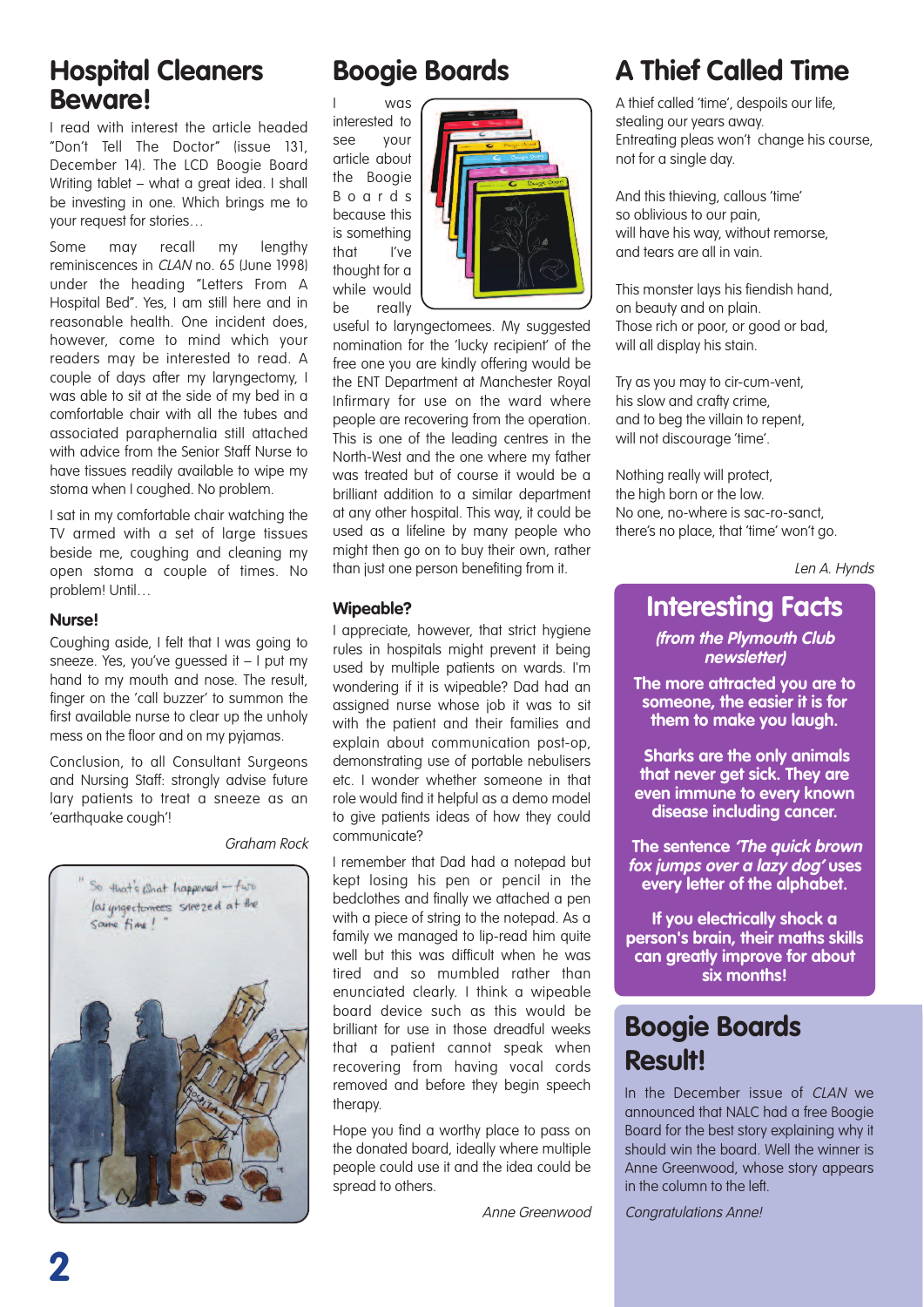# **Resuscitation**

The first thing we need to do is forget <sup>a</sup> lot of what we think we know about CPR. Because obviously laryngectomees don't breathe through their nose and mouth, we have to resuscitate by breathing into their stoma. Otherwise the principle is the same.

- 1. Lie the person on their back and remove any clothing from the neck, but don't remove any tubes.
- 2. Check the stoma for obstructions and wipe away any mucus from the stoma or tube.
- 3. When the stoma is clear check for breathing.
- 4. Watch to see if there is any movement from the chest and abdomen.
- 5. Listen and feel for air escaping from the stoma.
- 6. Tilt the person's head backwards put a coat or cushion under the neck to

# **Servox Tips**

ensure that the neck is fully extended.

- 7. Kneel by their side, place two fingers on each side of the nose with your thumb resting under their chin.
- 8. Close your fingers to prevent any air escaping from the nose and mouth.
- 9. Take a deep breath and place your widely open mouth over the stoma to create a seal.
- 10. Blow into the chest until you see it start to rise. (Release your fingers between each blow.)

(from Still Talking, NSW Newsletter)

In 25 years of servicing and dealing with electrolarynx clients, my experience has been that very few people use the second button on their Servox unit. The Digital Servox Electrolarynx offers a unique opportunity to correct this. Unlike its Intone predecessor, the Digital Servox cannot only be adjusted in frequency on both buttons but also preset to different volumes.

If both buttons are tuned to the same frequency for normal speech (instead of the usual Hi/Low pitch), increase the volume on the rear button by holding the button down while pushing the rocker forward, until maximum volume is attained. Then adjust the volume on the front button in the same way, but rocking the control backwards or forwards until a suitable volume for a normal conversation is attained. This allows the rear button to be used in the case of emergency or if you want to attract attention. Remember that increasing the volume by pushing the rocker forward may lose valuable time. It must be remembered, however, only to adjust the volume on the front button while holding it down, otherwise both will change.

> Alan Beale, Axion Biomedical (from Still Talking, NSW Newsletter)

## **Celine Dion's Husband Still Recovering**

Montreal – Rene Angelil is "doing better," but still recovering nearly a year after undergoing surgery for throat cancer according to his mother-in-law. "It's like my son Daniel who is fighting a second battle against throat and tongue cancer," said Therese Dion on Monday. "Rene is 73 years-old, it's hard for him. It takes time at that age, he needs to have patience." Dion is a well-known TV personality in Quebec, as well as being mother to Angelil's wife, Celine Dion. He underwent surgery on 23



December 2013 to remove a cancerous tumour. It was his second bout with the disease, having first gone into full remission in 1999. "I haven't spoken to Celine or Rene recently, but listen, they say no news is good news," said Dion. "If the news wasn't good, I'd know. Rene's resting. I think it's so beautiful and smart for Celine to be with her husband and children. She reassures the kids. I know she has a big heart and a mother's soul."

PLC Newsletter/The Edmonton Sun, 2 December 2014

## **NALC AGM**

**The 2015 AGM will take place on Monday 18 May at St Peters Eaton Square Church, 119 Eaton Square, London SW1W 9AL. It starts at 2.00pm but lunch will be served from 12.30pm in the Parish Hall. NALC need to know who will be attending by 17 April and whether there are any special dietary requirements. Attendees should use the entrance at the side of the church as a service will be taking place at 12.30 in the church itself.**

### **Poor UK Survival Rates**

According to figures released last week, UK lung cancer survival rates are worse in the UK than in most of Europe, at around 10% after five years, and experts have warned that although awareness is not an issue in the UK, the so-called stiff upper lip might be. Sara Hiom, Cancer Research UK's director of early diagnosis said: "Making that doctor's appointment is important. It's not a waste of time for the GP or the patient. Diagnosing cancer early saves lives because it gives patients a better chance that treatments will be successful."

#### **Symptoms dismissed as harmless that could point to cancer:**

- l Unexplained cough or hoarseness (lung cancer).
- Change in bowel habits over three weeks (bowel cancer)
- **•** Persistent unexplained pain (several cancers, depending on where it hurts)
- Change in the appearance of a mole (skin cancer)
- l Unexplained bleeding (several cancers including bladder cancer if in urine)
- l Unexplained weight loss (several cancers)
- **Persistent difficulty swallowing (throat** cancer)

From the Plymouth Club Newsletter

# **Locked In?**

**In a Spanish holiday resort, a woman threatened to call police after claiming that she'd been locked in by staff. In fact, she had mistaken the "do not disturb" sign on the back of the door as a warning to remain in the room.**

**(from Still Talking, NSW Newsletter)**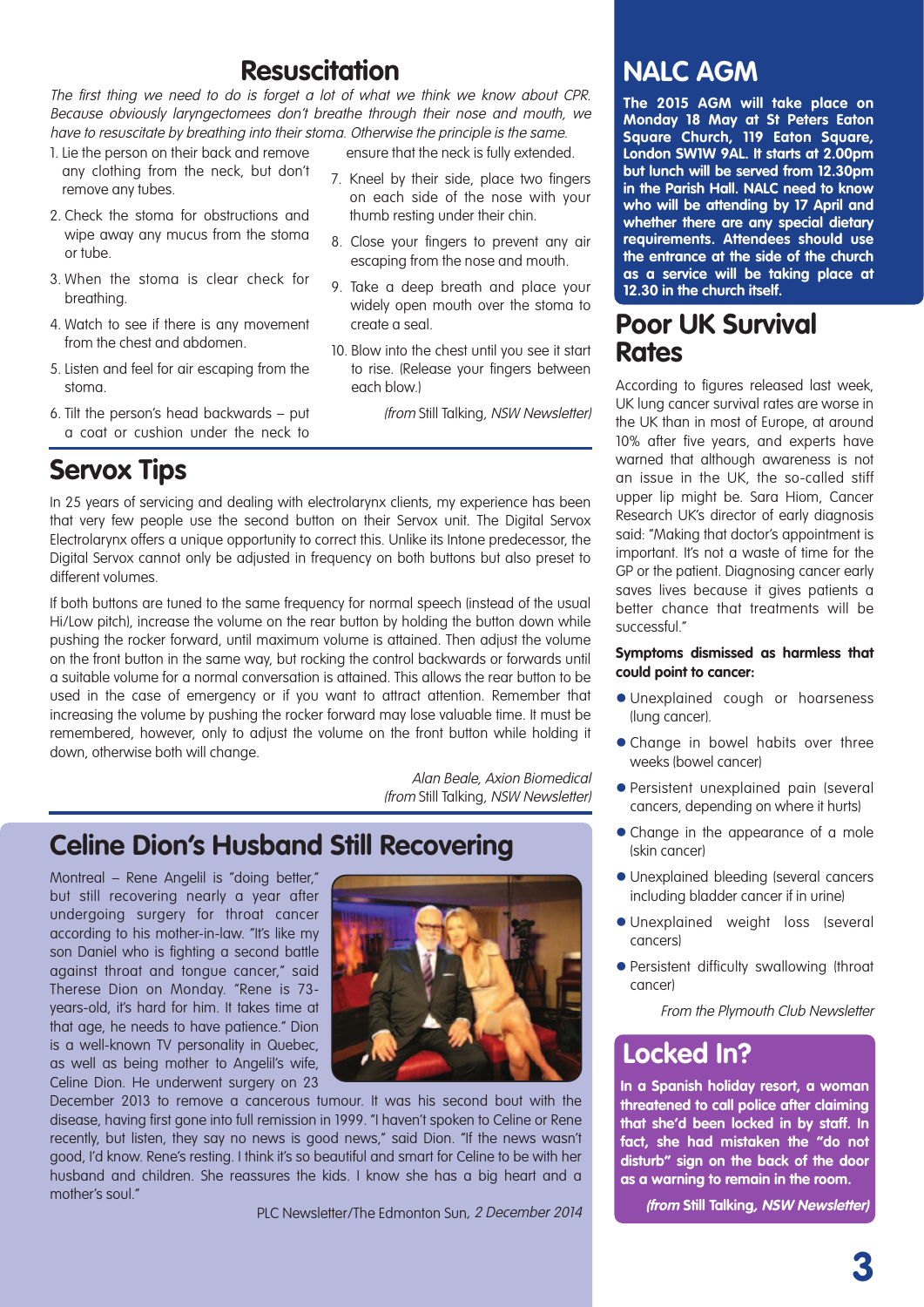# **Ten Top Tips for Laryngectomees**

Janet Waddell, mainstay of the 'Strictly Speaking' Facebook group page, recently published these top tips for laryngectomees:

- 1. Stay positive; this cancer is very treatable. So surround yourself with positivity, love and practical help to get you through.
- 2. Get the PEG tube fitted (the one directly into your stomach); don't be fooled. Eating will become hard, if not almost impossible with radiotherapy. Save yourself the stress of getting nutrition with the PEG. This is no time to be a martyr, stubborn or complacent!
- 3. Have a portocath fitted if you are having chemo; you will never have to worry about them finding a vein. Simply hook up and go!
- 4. Take the medication: you will probably have more medication prescribed than you've ever had in your life. However, this is about getting through the best way possible. It sucks so do what you needed to do and take the meds!
- 5. Carry your toothbrush, paste and mouthwash everywhere in a bag: you must keep your mouth clean and rinsed. It really can and will make a huge difference. And remember to see the dentist and hygienist before you start. I brushed and swilled every **HOUR!**
- 6. Create a chart of people to get you to and from treatment and rally people to be with you: treatment is not easy. Having people around to support you,

get you to appointments and simply hold your hand somedays really will make the difference!

- 7. Sleep: some days you will just want to 'get away' from the side effects. Getting some sleep can really help you cope. And consider a triangular/hospital style pillow arrangement to prop you up to sleep better. Nozinan at night can give you enough sleep to raise your spirits and help you cope better.
- 8. Keep a diary: tick off the days through treatment, record a little each day of what you did, how you feel... It really will help you out the other side to see how far you've come, because you will feel that progress is slow.
- 9. Don't be a martyr: this is an endurance test of the worst kind! This is NO time to think you have to go it alone either. You must allow yourself to accept help so people can feel like they are doing something positive for you. Take the medication to keep you as comfortable and calm as possible and never be afraid to admit you are scared! This treatment is tough and challenging but you will get through and we can help.
- 10. Plan for the future: get things to look forward to in the diary say five-six months after treatment. Something to challenge you to start eating again and be fit enough to do!

# **NHS Gateshead Teams Award**

Two photos showing (left) Bob Carey holding a Teams' award from NHS Queen Elizabeth, Gateshead and (right) Keith with Bert Culling whom he helps enormously in his presentations even though he cannot communicate orally. Keith's letter was featured in December's article "Don't tell the Doctor"





# **How you can help NALC**

#### **By Joining Us:**

Do you have some experience and skills in fundraising? We will be setting up a committee to develop activities to raise funds to replace the cuts in our grant from Macmillan, phased over the next two years. We would welcome the involvement of members of our wider community who could add their expertise. As is usual for our committee members, travel expenses will be paid for attendance at meetings.

Please contact Vivien Reed at the NALC office if you are interested and willing to help us in this way. Contact details are on the front of this Newsletter.

### **By Donating:**

Please consider supporting NALC in one of the following ways:

USE THE FORM ON PAGE 1 to:

- Send a donation to our office
- Make a donation via a card payment

### **By Visiting the Website:**

www.laryngectomy.org.uk

There is a facility on our website to make a donation using a debit card or credit card. Please also submit the details that allow us to claim Gift Aid.

### **By Organising a Fundraising Event:**

Could you or your club organise a coffee morning or similar event? We can advertise such events on the website and in CLAN, to help maximise your success!

#### **By Sponsoring Events:**

Could you or a friend or family member take part in a local or national sponsored activity to benefit NALC? We will help by appealing on our website, and elsewhere, for sponsors to support you. Again, that would help with your efforts.

Whichever way you could help us, it would be most appreciated, and of enormous benefit in helping us to continue – and expand – the vital work we do at NALC in helping to support the laryngectomee community, and improve services, across the UK.

We look forward to hearing from you.

Malcolm Babb, NALC President

### **Head Office Has Moved!**

**It's official – NALC HQ has now moved into its rather compact new home in Battersea. Same telephone number but much cheaper! The new home is at: Suite 16, Tempo House, 15 Falcon Road, London SW11 2PJ Tel: 020 7730 8585 Fax: 020 7730 8584. Email: info@laryngectomy.org.uk**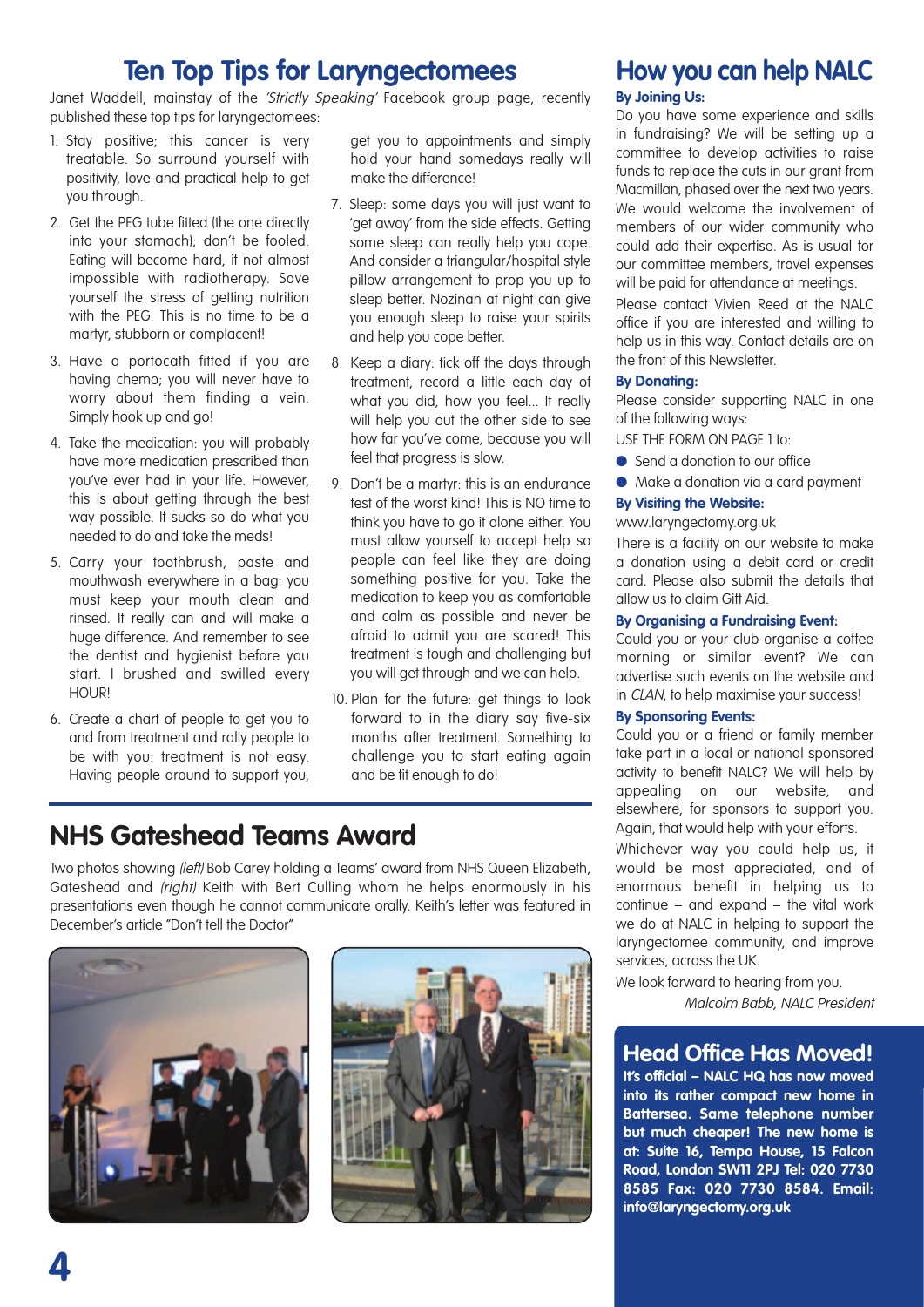# **Problems**

I found the article from the Sunderland Laryngectomy Club member very interesting, as it reminded me of the problems my husband John had. His operation took place about 16 years ago when there was the problem with beef and mad cow disease but, without mince, he could not have survived. Swallowing was a major issue but slowly things improved and, eventually, he could eat almost anything.

As regards his speech however, the main problem was that he was not fitted with a valve, which meant the chance of speaking was very remote. Writing notes; knocking; sign language of a type, were his only forms of communication and life was very frustrating for both of us. With no chance of a valve, we started working with the Speech Therapy Department in the Freeman Hospital and, after months of practising to make simple sounds, he was able to use words and eventually sentences.

### **A Geordie Accent**

He developed a remarkable level of oesophageal speech and even had a Geordie accent. We continued to support the Speech Therapy Department as, without their help, we could not have had the life we did. We travelled to many places abroad and my husband even bought a Harley Davidson motor bike. Unfortunately my husband died suddenly when we were on holiday abroad last year and, after the trauma of getting him home etc., decided that, instead of flowers at the funeral, we would ask for donations

for the Speech Therapy Department. Without their help, we could not have had the life that we did and it was a way of showing our appreciation.

After my months of red tape, a presentation took place recently where I was able to see the equipment that had been bought. It is a specially adapted iPad where a patient can write in a comment and then with a press of a button, the phrase is spoken by the machine. There is even a picture form for those who are not confident with their writing. It is an excellent piece of equipment which saves writing notes and even messages on an iPhone as you do not have to be sitting close together. Though expensive, I thought that this is something that patients and clubs should be aware of and I have been assured that the one we have donated to the Freeman will be well used and appreciated. I am enclosing a photograph of the presentation at the Freeman Hospital.

> Mrs Audrey Scott (former member of Sunderland Laryngectomy Club)



Presentation at the Freeman Hospital

# **The Yellow Spot Scheme**

The Sheriff's Office in the State of New York have started what they call, "The Yellow Spot Scheme." It affects all people who have an illness or disability, including Laryngectomees, when an ambulance or first responders such as police or fire brigade are called, where the patient is unconscious or cannot speak.

If in a car, the yellow spot is on the rear window, and another on the glove compartment where inside they will find an envelope containing all medical details, including if a neck breather or other complications. A list of all medication, and importantly, a photograph of the patient. That envelope and details are handed to the doctor on arrival at A&E. If called to the home, a yellow spot is on the front door, with another on the fridge door, with an envelope as above also held on the fridge door by a magnet. They also advise that all these details are kept in your wallet but, my details are too numerous to go into the wallet.

This scheme seems fine, and most of us have a red plastic sticker on our car windcscreens, but they seem to fade so quickly, and I am now on the third one after eleven years. I also have all the details, typed out, ready for the ambulance crew, which is a godsend to them.

Len Hynds

# **WE ARE** MACMILLAN. **CANCER SUPPORT**

A TOTAL of 4,248 people in the South West phoned Macmillan Cancer Support during 2014 seeking help. New figures from the charity show how many people contacted the Macmillan Support Line during the past 12 months. In Devon, there were 551 callers. Of these, 73% of requests were for clinical information and emotional support. Earlier this month, Macmillan revealed there will be a record high 2.5 million people living with cancer in the UK in 2015… an increase of almost half a million in the last five years. The Macmillan Support Line is available Monday to Friday, 9 a.m. – 8 p.m., on 0808 808 00 00.

To read the complete article on line, please click on: **www.plymouthherald.co.uk/Thousands -phone-charity/story-25942460 detail/story.html#ixzz3QIyBULEG**

Plymouth Club / Plymouth Herald

# **Mobility**

Len Hynds, our resident CLAN poet, has sent us this picture of the front cover of Lifestyle magazine. It's sent out to 330,000 disabled drivers in the UK – of which he is one. You can read it online at: www.motabilitylifestyle.co.uk



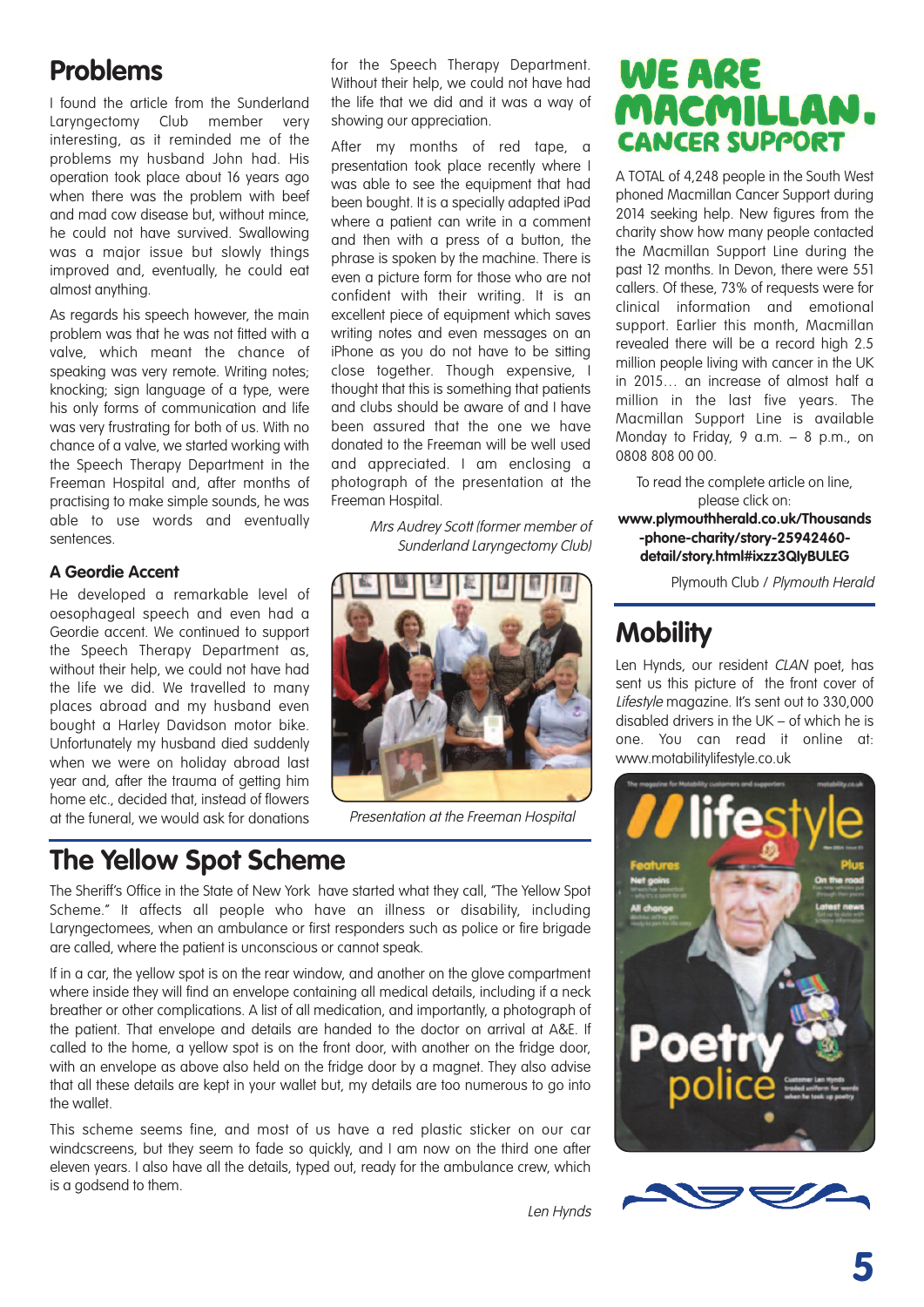### **Not Lost For Words**

Back in 2013 we mentioned the book, "Not Lost For Words" by laryngectomee Gunter Helft. He has had a fascinating life: born in Germany in 1923, we witnessed the beginnings of Nazi brutality in Berlin. He was brought up as a Marxist atheist in a Jewish family which fled to England. he went on to become a Christian and a priest. He contracted throat cancer and had a laryngectomy but mastered oesophageal speech and has exercise an active retirement ministry in church and education in Worcester. More recently he has suffered a stroke but continues to be supported by his wife of over 60 years.

Here are some extracts from his book:

Before my laryngectomy operation, I had <sup>a</sup> visit from the speech therapist to explain how the operation would take away my voice and how she would afterwards be able to teach me to develop 'oesophageal speech'. At the time it was all pretty academic and deep down I believed neither her prognosis nor the hope she held out. As I have said, one cannot imagine oneself without <sup>a</sup> voice while one still has it. I am not alone in having sometimes imagined whaty blindness must be like byshutting my eyes for <sup>a</sup> while; but, of course, blindness is so much more than that and those of us with sight cannot imagine it. So it was with my perception of voicelessness. When Sylvia Paine, the therapist, revisited after the operation, I began to understand what I had lost but not yet how I could acquire something in its place.

The speech therapy sessions started within two weeks of my coming out of hospital and I shall always be grateful to the NHS for providing this service, for Sylvia's skill and not least her tolerance of my impatience. I was determined to talk again and quickly. Unfortunately, learning oesophageal speech is hard and slow and can only be done in short steps. It was a great help to both of us that Diane (my wife) was allowed to be with me at these sessions. She was able to assist me more efficiently with my "homework" and to support Sylvia's work of slowing me down.

So, in those early days, I had to learn "TAH" and then two "TAH"s and then three times and, finally, "please practice at home to five times". After TAH came THE and TEE, TIE, TOE and TOO. Then, very gradually, we progressed to carefully selected consonants and, later still, to actual words, but not yet, not for <sup>a</sup> long time, and words beginning with <sup>a</sup> vowel. "Stop" and "flop" come after <sup>a</sup> while but

**6**

"after", "echo", "uniform" are very much more difficult and always will be. The hardest are the inflections in voice which laryngectomees are not supposed to be able to master but on which I arrogantly insisted. Thanks to Sylvia's enormous patience, we were able to practice "I said No", "It's under the table" and, most difficult of all, "Now?" with the questioning lift of intonation."



**If you would like to read more, you can obtain the book "Not Lost For Words" from Amazon and on kindle or from Rev G. Helft, 7 Cripplegate House, St Clements Close, Worcester WR2 5BG at £7 incl, p&p.**



# RESEARCH Are you a laryngectomee?

# Do you want to make a difference? Are you interested in taking part in a project?

A team of researchers from City University London are interested in your experiences of communicating using a speech valve.

For example,

- What is communication like for you now that you use a valve?
- How does this affect your conversations and your relationships?
- What is the impact of this on your day-to-day life?

This research is being undertaken by Lizz Summers as part of a Masters Degree at City University London. Lizz is a Speech & Language Therapist at Addenbrooke's Hospital in Cambridge, specialising in problems arising from head & neck cancers.

If you would like to participate, you will be invited to share your experiences in a confidential interview in your own home, or a convenient place for you.

For more information, please contact Lizz by text or phone on **07931 215 271**  by email on **elizabeth.summers@city.ac.uk**  or by post **c/o Dr Madeline Cruice, City University London, Northampton Square, London, EC1V 0HB**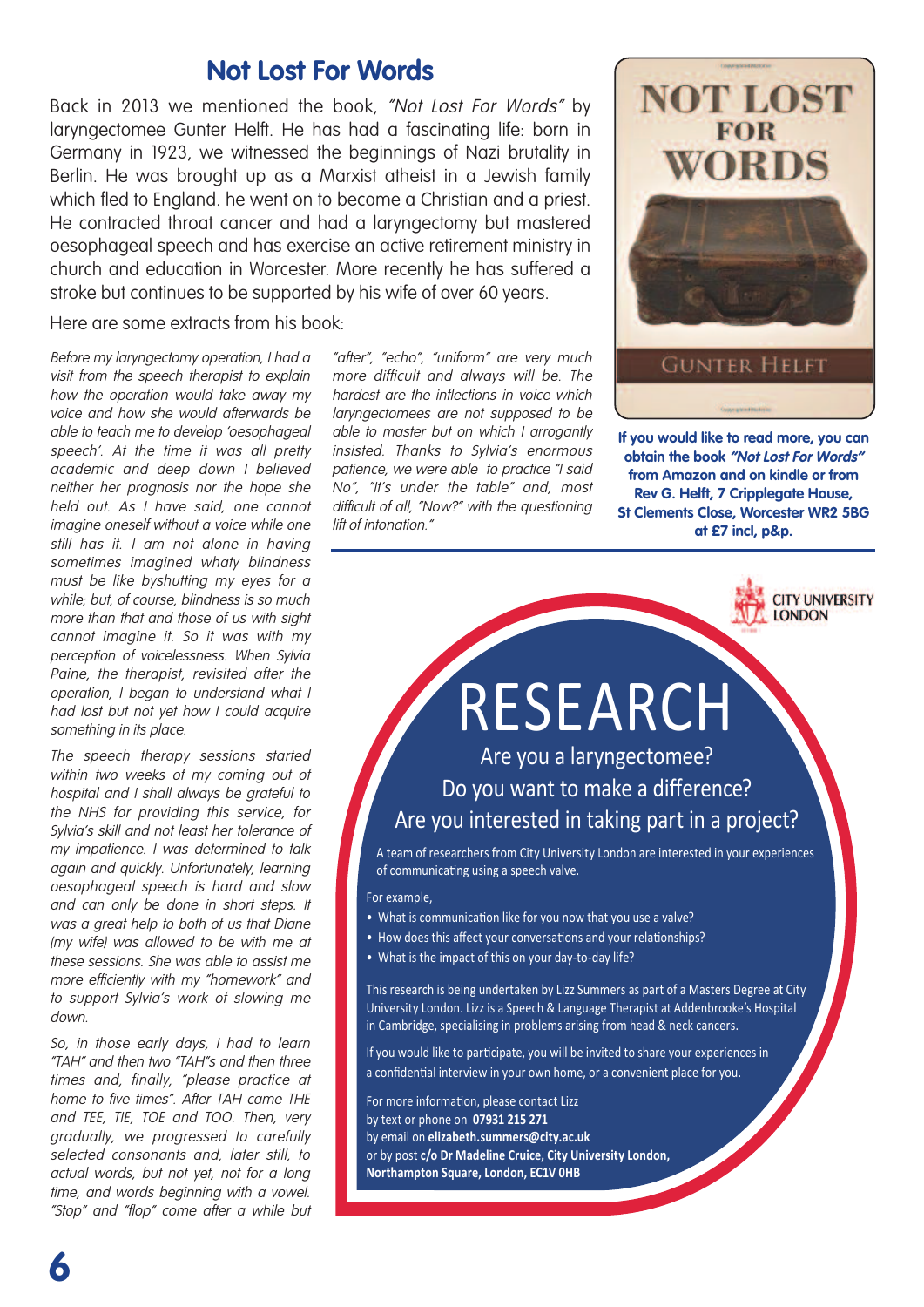

whisky?) Then, on 25 January, was the

The photos are of the Christmas Lunch. The Plymouth Laryngectomy Cancer Support Club is celebrating after receiving a monetary donation from the Galaxy Hot Chocolate Fund. The charity aims to offer support and understanding to Laryngectomees, people who have had their voice box removed, and their carers and/or families. Established more than four years ago the charity is run solely by

actual Burns Night celebration!

**Plymouth**

Unfortunately, three of their members who were down to attend the Christmas Lunch were unable to do so at the last minute, but they had eight attending at the Two Bridges Hotel on Dartmoor and what an absolutely superb occasion it was too! The meal was one of the best yet, the service was beyond reproach and a wonderful time was had by all!

On 5 January they held a Mini Burns Luncheon which, of course, included Scotch Broth, Haggis, Neeps 'n Tatties and a 'Scottish Trifle' (perhaps with added



Fiona & Ron Martin (left) and Christine & Jim Reid (right) Percy Furneaux (left) and Jean & Geoff Read (right)

### **20:20**

They've been doing a lot of fundraising. The Bike Ride raised over £2000 but, sadly, one of the riders had their £800 bike stolen a couple of nights after the Ride.



Snooker Team. Although only nine teams actually turned up on the night it was a real battle between five of them until the final round where the winners, 'The Pukka Pie Boys', played an absolute blinder: 10/10 using the Joker = 20pts… victory indeed.



They also held a Christmas Quiz, hosted by local Radio Leicester star, Rupal Rajani. Their Patron, Willie Thorne, organised a





They also have a US Patron in Bob James, C&W singer/songwriter. He will be donating a couple of songs for downloading.

On 16 October, they held a meal night in Leicester and presented Andy Moir from the hospital with a cheque for £12,455.55 – the cost of a new FVR (Flexi-Video-Rhinolaryngoscope), the marvellous piece of equipment that transports video pictures (in full colour) on to a 30" TV monitor, enabling Consultants the opportunity to espy any problems. The

volunteers who provide support sessions, wellbeing days and away trips. Geoffrey Read, charity Chairman and Secretary, says: "This donation from the Galaxy Hot Chocolate Fund couldn't have come at a better time. Every other month we aim to take our 25 members on a trip to raise their morale. However,



there are often high costs associated with this. This donation will help us to cover the overheads for these monthly trips as well as contributing toward the postage costs of our monthly newsletter."

Galaxy Hot Chocolate is looking to help small, local community groups and charities across the UK and Ireland by donating cash awards to support warm hearted people and projects. However, the deadline for 2015 was 23rd January.

event, with some other monies from the Bike Ride, raised over £3000.

> Bert Keith and Bob Carey from the Newcastle club



### **Speak Easy Club, Cornwall**

In the last quarter of 2014, they have had lunches at the Inn for All Seasons and at Bodmin Jail where we met four of their latest members – John & Caroline and Terry & Bridgette. In December Janet and Martin invited members over for afternoon tea at their cosy farmhouse, with scrumptious home made cakes. Then on 14 January 2015, they held their 'Christmas' lunch at The Victoria Inn, Threemilestone. And Matt has volunteered to bring the ambulance with all the latest equipment along to one of their meetings.